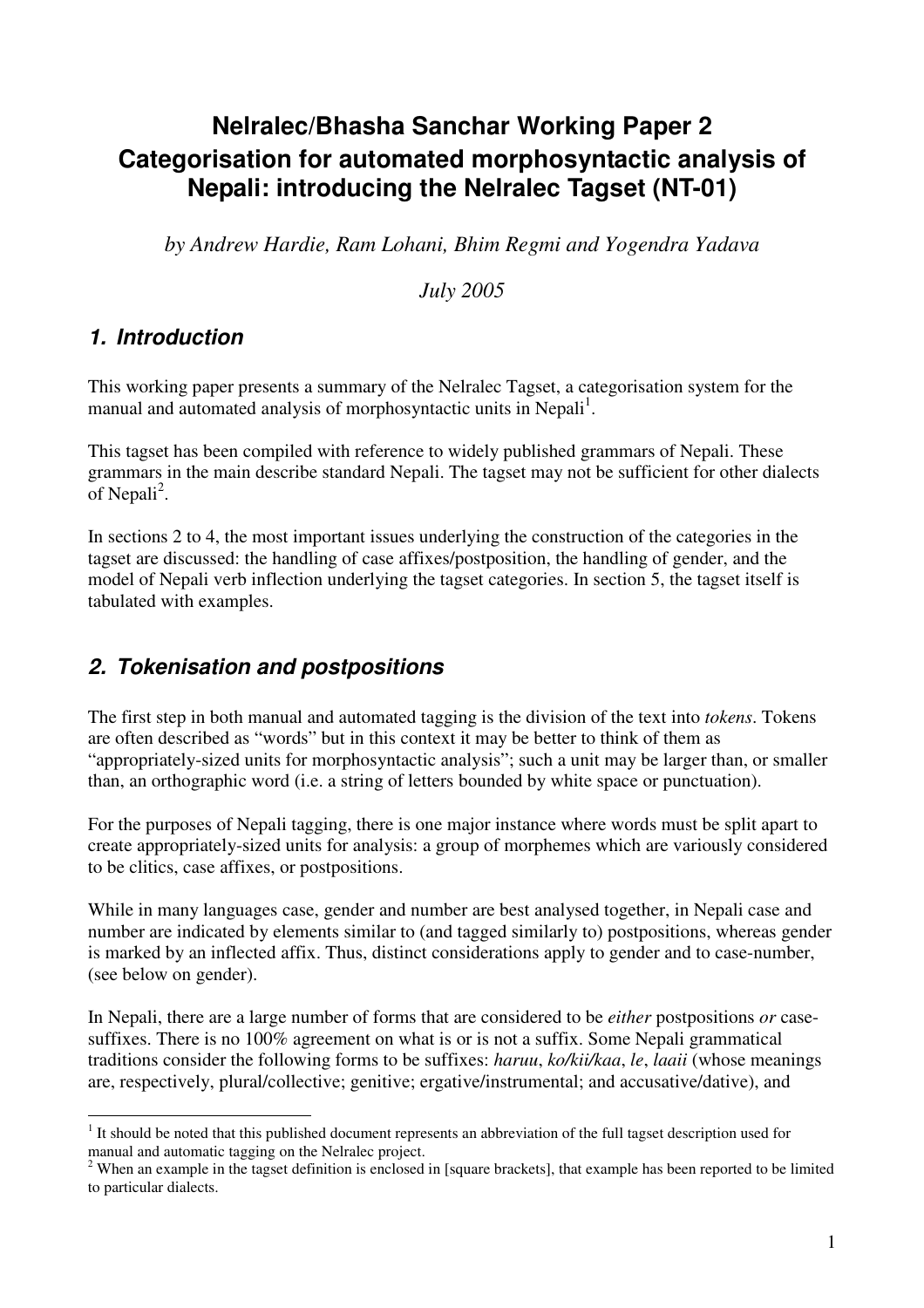consider all other postposition/suffix forms to be postpositions. However, in terms of part-of-speech tagging it is difficult to draw a consistent distinction between *haruu*, *ko/kii/kaa*, *le*, *laaii* and other postpositions such as *maa*, *baaTa, sanga, dekhi*, etc., because the combinations in which these morphemes can occur are too various to allow them to be classified using variations in the tag for the form that they are attached to<sup>3</sup>.

For this reason, *all* these forms are tagged separately to the noun, adjective, pronoun or other form to which they are attached. This means that postpositions are necessarily tokenised separately to the forms to which they are attached, and tagged separately.

#### *3. Gender on nouns and adjectives*

Some Nepali categories mark gender by means of a three-way *o/ii/aa* distinction, where *o* is masculine, *ii* is feminine, and *aa* is "other" (it can indicate masculine plural, or feminine plural, or oblique case marking motivated by a following postposition, or honorific marking). There is also one postposition, *ko/kii/kaa*, which is marked for gender in this way.

However, this gender marking is not found on all members of the gendered categories. Many words are "unmarked" – that is, they have a single invariant form regardless of gender. For example, adjectives are a gendered category, speaking generally: they are marked for gender agreement with the noun they modify. But many, many adjectives are actually *unmarked* – that is, there is nothing in their morphology to indicate their gender.

Nepali nouns have *natural* gender rather than grammatical gender. Animate females are feminine, all other nouns are masculine. In most cases gender is not marked on nouns in the way that it is marked on some adjectives. For a minority of nouns, there are pairs of masculine and feminine nouns related through the *–o/ii* distinction, for instance *keTo* "boy" / *keTii* "girl". But there are also numerous feminine nouns that end in *ii* without there being a masculine equivalent in *o* (e.g. *aaimaaii*, "woman").

Thus the *o/ii/aa* distinction is ignored on nouns for the purpose of this system of POS tagging, but *not* on pronouns, adjectives, non-finite verbs, etc., where the distinction is motivated by agreement and is thus clearly inflectional rather than lexical-derivational, as is the case for nouns. Gender is not included in the tags for nouns because it is not an inflectional category in the same way that it is for adjectives.

# *4. Modelling Nepali verb inflections*

Nepali has a vast number of verb inflections. This is because compounding is an extremely productive process in the verb system of Nepali. Different combinations of various non-finite forms of the main verb and various inflected forms of secondary verbs creates a very large number of

<sup>&</sup>lt;sup>3</sup> The following convention is used in this document when exemplifying tokens that result from the splitting-up of another token: when an example begins or ends in the symbol #, this indicates that the form being exemplified is a form that has been separated – i.e. it is either a morpheme which has been separated, or a form from which a morpheme has been separated.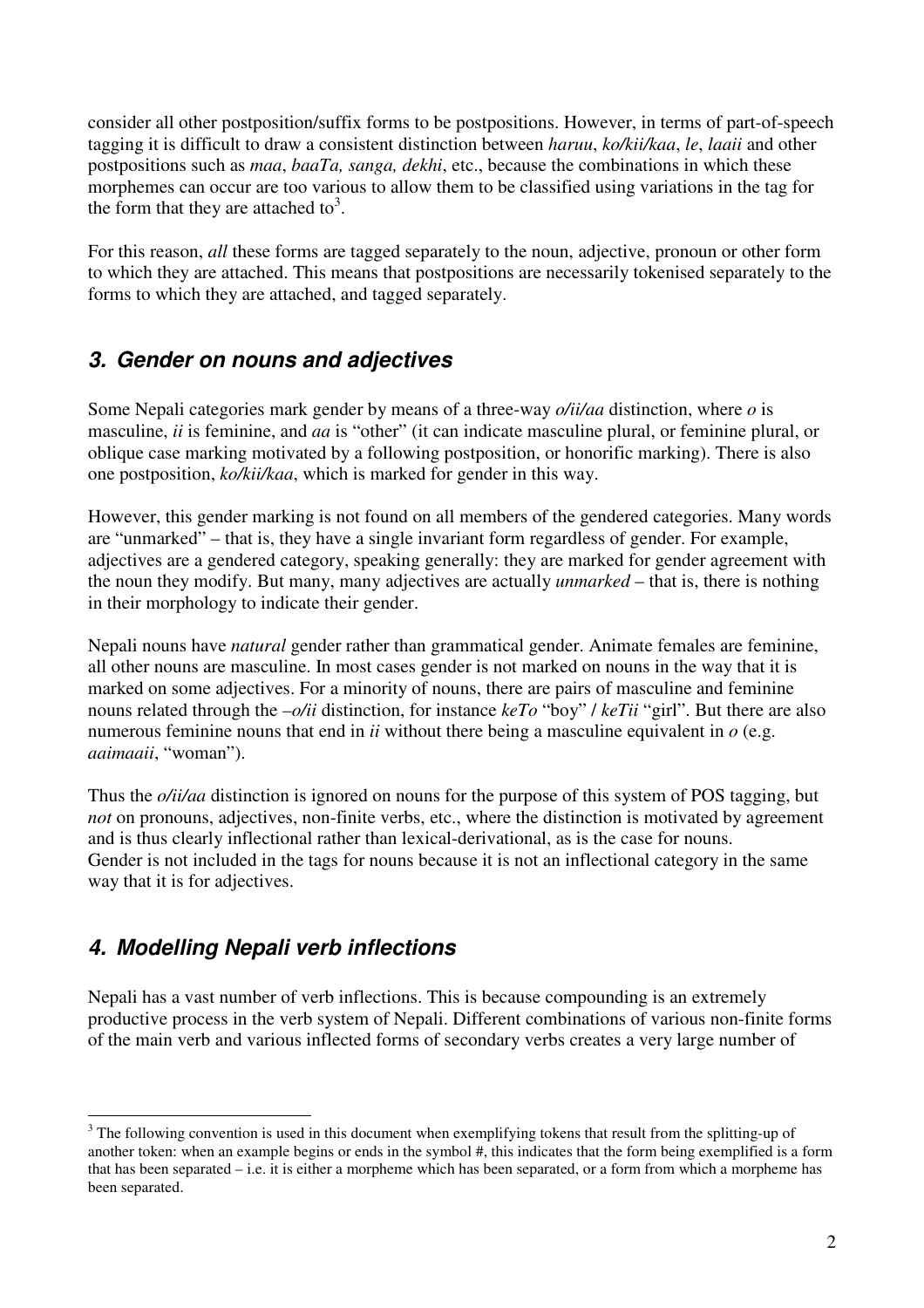tense-aspect-mood combinations<sup>4</sup>. If every distinction made in the verb system were to be indicated by a separate tag, then the tags for verbs would become entirely unmanageable. Thousands of tags would be required for the verbs alone. The simplified classification model of the Nepali verb that this tagset uses is described in this section.

To avoid the problem of compound verbs creating an unmanageable number of categories, the tagging system described here uses this rule for verbs:

#### Every compound verb is tagged according to the last verb in the compound.

That means that only the last identifiable verb in a compound verb is taken into account when deciding the tag. If there is only one identifiable verb, then the whole thing is taken into account.

As a further simplifying measure, certain aspects of the verb morphology system are ignored. These are passive, causative, and negative. This means that:

- Any passive verb is tagged the same as the corresponding active verb o E.g. tag *garinu* the same as *garnu*
- Any causative verb is tagged the same as the corresponding non-causative verb o E.g. tag *garaau~cha* the same as *garcha*
- Any negative verb is tagged the same as the corresponding positive verb o E.g. tag *garnechaina* the same as *garnecha*

No distinction is made in the tagging between auxiliary verbs and main verbs.

The tagset makes, for convenience of reference only, a distinction between finite (person-marked) verb forms, and non-finite (non-person-marked) verb forms. Many of the non-finite forms occur embedded at the start of a longer verb (e.g. **gardai**thyo, **garnu**huncha). However, in accordance with the general rule, they are **not** tagged separately in this case. This means that non-finite tags are only used if the non-finite form is written as a separate word, or if the non-finite form is at the end *of the longer verb*.

The non-finite forms distinguished by tagset are as follows:

- The infinitive
- A group of participles<sup>5</sup>:
	- o the *e(ko)*-participle, sometimes called the *perfect participle*
	- o the *d*-participle (*do/dii/daa/dai*), which is used for three functions:
		- the converb/participle function (also known as the *conjunctive participle*, the *progressive participle*, and the *simultaneous converb*)
		- the modifier function
		- as an element of compound verbs (where it does not receive a separate tag)

<sup>4</sup> The term "compound verb" is used in a wide sense here, to refer to *any verb that consists of two or more elements that are identifiable as belonging to separate independent verb lexemes*. So, for instance, *garidiyo* would be a straightforward example of a compound verb; however, for the purposes of this description, words such as *garthyo*, *garcha*, *garirahyo*, and *garnecha* will be considered to be compound verbs as well. Compounds consisting of noun+verb or adjective+verb can be tagged using the same rule: only consider the second element, i.e. the last verb.

<sup>&</sup>lt;sup>5</sup> They should probably not all be considered "participles" in the most precise grammatical sense, Some are "converbs" and some may be more precisely analysed as infinitival.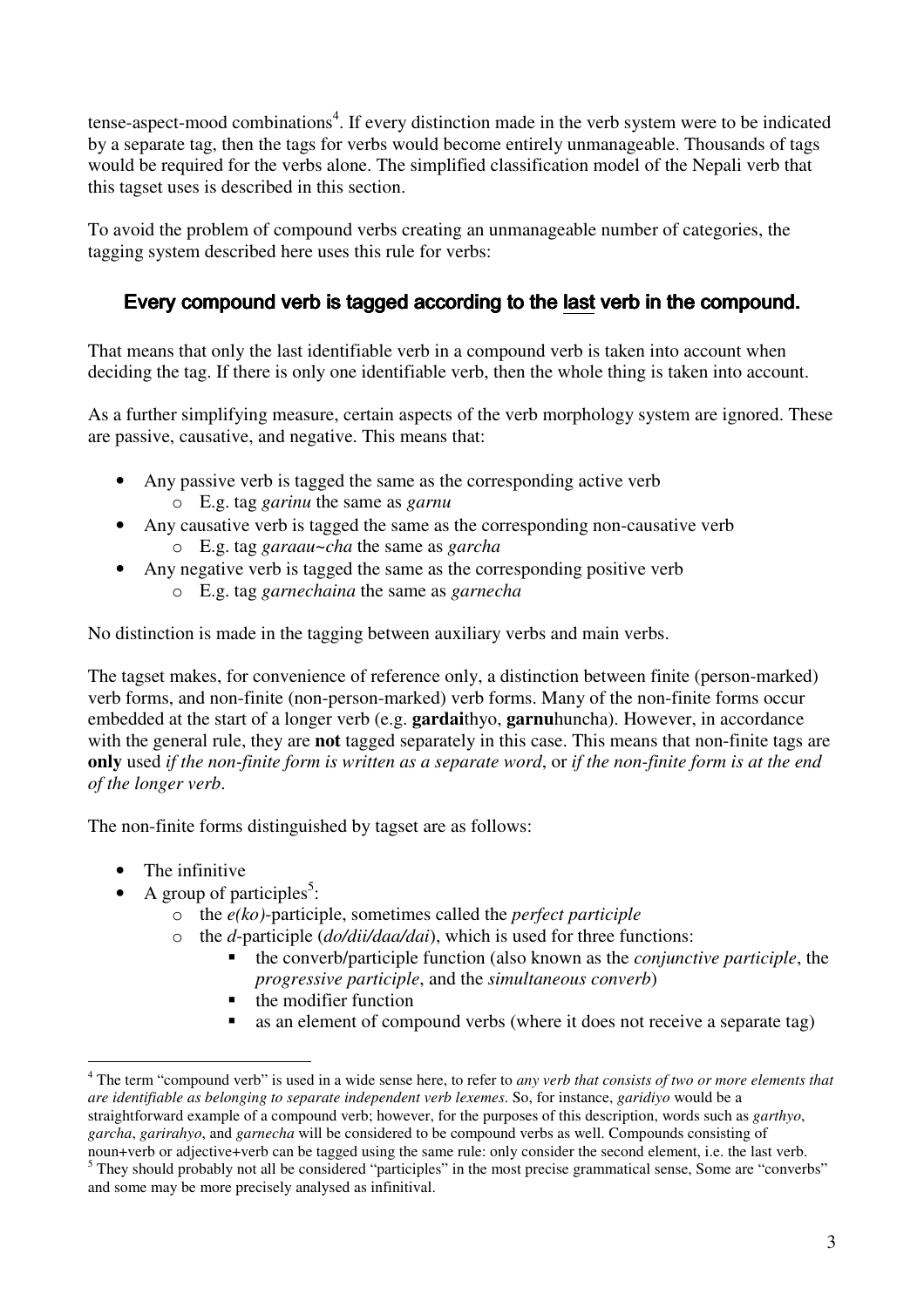- o the *ne*-participle (the *imperfect participle* or *infinitival participle*)
- o the sequential converbs, also called *absolutive participles*, of which there are three, which all receive the same tag:
	- the *era*-participle
	- $\blacksquare$  the *ii*-participle
	- $\blacksquare$  the *iikana*-participle
- Two other forms:
	- o The *e*-form (often referred to as *subjunctive* or *conditional*)
	- o the *i*-form, sometimes referred to as the *passive root*, which is the form in which a non-final verb in a compound appears.
- Three command forms (also called the *imperative*)

The finite forms are modelled as follows:

There are six finite forms for each tense/mood/aspect combination, which are indicated in the third person singular by the following typical endings: *-yo, -thyo, -echa, -cha, -necha, -laa*. Many of these tenses follow similar patterns of inflection. An additional finite form, the *optative*, is given separate tags.

The following distinctions operate on finite verbs:

- Person: first, second, third
- Gender: masculine (default), feminine
- Number: singular, plural
- Honorific level: non-honorific, medial-honorific $^6$

Therefore, in theory there should be  $3 \times 2 \times 2 \times 2 = 24$  tags. However, not all possible combinations of features have separate forms in Nepali. There is, for instance, no specific form in any tense-mood for the second-person non-honorific feminine plural. There is just a single second-person plural form.

In general, only second and third person singular verbs are marked for gender and honorific level. Plural verb forms are not marked for gender or for honorific level. First person verbs are not marked for gender or for honorific level. Similarly, at the medial-honorific level, there is no distinction between singular and plural, except for feminine verbs (which are listed separately below). This means that if we take only gender, number and honorific level into account, and if we treat alike those categories which are merged together, only ten tags are necessary.

In many cases gender is not marked on verbs. Even where it is marked, it is reported that the "masculine" verbs may be used in some varieties of Nepali with feminine subjects. For this reason, the tagset considers "masculine" to be the default option. So the six "masculine" tags listed in the table below, are in fact not defined as masculine: they are simply the usual, default forms. The four distinct feminine forms– the second person and third person singular, non-honorific and medialhonorific – are defined in contrast to the default: the tags for them are created by adding F to the tag.

There are separate tags for optative verbs, as these verbs behave differently in many ways to the other finite verbs (e.g. by taking a prefix to indicate the negative, rather than a suffix). However, the

 $6$  The higher honorific levels (high, royal) are conveyed through compound verbs.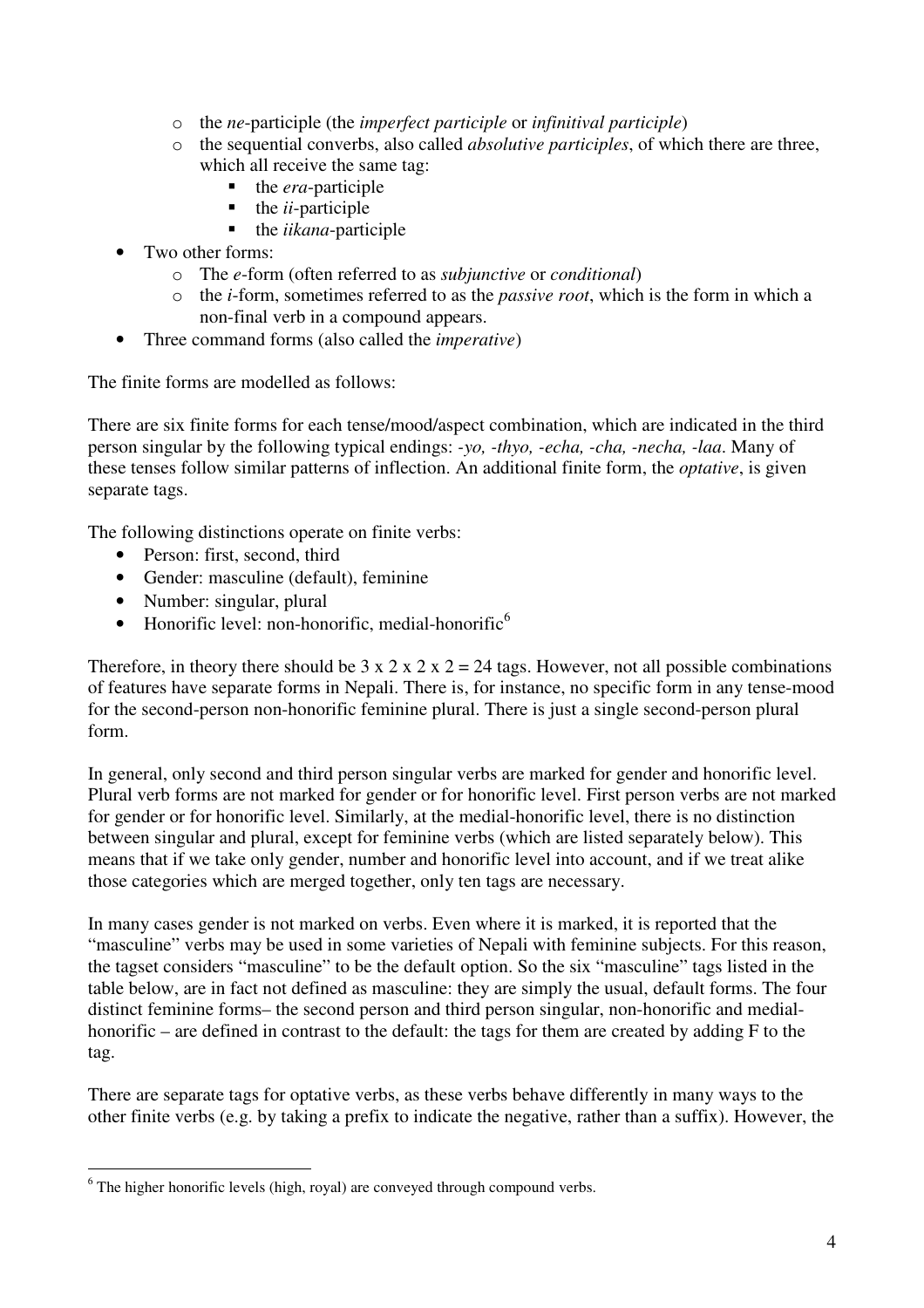person-number-honorific categories in the optative paradigm are directly parallel to those of the general finite paradigm. There are no feminine forms in the optative, and thus no tags for them.

# *5. The tagset*

The following table gives a summary of the tagset. It contains 112 tags.

Some of the categories in this tagset are open, and some are closed. In terms of the tagset, this simply means whether or not an exhaustive listing of the word-forms that can take that tag is possible. A *closed category* is one where it is possible to list the contents exhaustively; an *open category* is one where it is not. The tags RR and UU, and any tags beginning with N, J, F (except FZ), or V, indicate **open categories**. The tags FZ, RD, RJ and RK, and any tags beginning with C, I, P, D, M, or Y, indicate **closed categories**. Examples given in *italics* represent a closed category. Not all closed categories are listed exhaustively in the table below.

| <b>Category definition</b>                                  | <b>Examples</b><br>(Latin) | <b>Examples</b><br>(Devanagari) | Tag          |
|-------------------------------------------------------------|----------------------------|---------------------------------|--------------|
| Common noun                                                 | keTo, keTaa, kalam         | केटो, केटा<br>कलम               | <b>NN</b>    |
| Proper noun                                                 | raam                       | राम                             | <b>NP</b>    |
| Masculine adjective                                         | moTo, raamro               | मोटो, राम्रो                    | JM           |
| Feminine adjective                                          | moTii, raamrii             | मोटी, राम्री                    | JF           |
| Other-agreement adjective                                   | moTaa, raamraa             | मोटा, राम्रा                    | <b>JO</b>    |
| Unmarked adjective                                          | saphaa, dhanii, asal       | सफा, धनी, असल                   | <b>JX</b>    |
| Sanskrit-derived comparative or<br>superlative adjective    | uccatar, uccatam           | उच्चतर, उच्चतम                  | <b>JT</b>    |
| First person pronoun                                        | ma, haamii, mai#           | म, हामी, मै#                    | <b>PMX</b>   |
| First person possessive pronoun<br>with masculine agreement | mero, haamro               | मेरो, हाम्रो                    | <b>PMXKM</b> |
| First person possessive pronoun<br>with feminine agreement  | merii, haamrii             | मेरी, हाम्री                    | <b>PMXKF</b> |
| First person possessive pronoun<br>with other agreement     | meraa, haamraa             | मेरा, हाम्रा                    | <b>PMXKO</b> |
| Non-honorific second person<br>pronoun                      | $ta \sim$ , tai#           | तँ, तैँ#                        | <b>PTN</b>   |
| Non-honorific second person<br>possessive pronoun with      | tero                       | तेरो                            | <b>PTNKM</b> |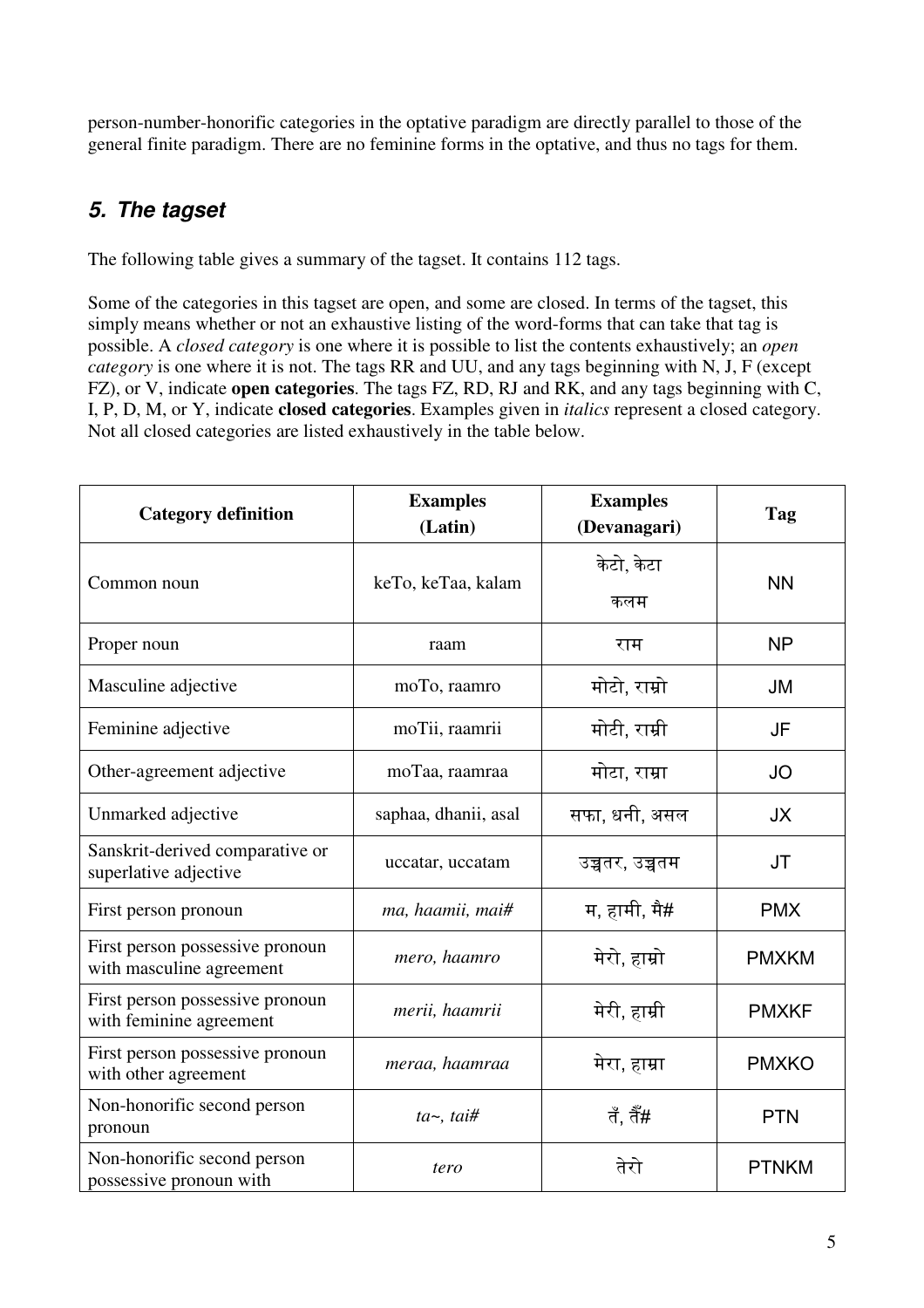| masculine agreement                                                              |                                           |                   |              |
|----------------------------------------------------------------------------------|-------------------------------------------|-------------------|--------------|
| Non-honorific second person<br>possessive pronoun with feminine<br>agreement     | terii                                     | तेरी              | <b>PTNKF</b> |
| Non-honorific second person<br>possessive pronoun with other<br>agreement        | teraa                                     | तेरा              | <b>PTNKO</b> |
| Medial-honorific second person<br>pronoun                                        | timii                                     | तिमी              | <b>PTM</b>   |
| Medial-honorific second person<br>possessive pronoun with<br>masculine agreement | timro                                     | तिम्रो            | <b>PTMKM</b> |
| Medial-honorific second person<br>possessive pronoun with feminine<br>agreement  | timrii                                    | तिम्री            | <b>PTMKF</b> |
| Medial-honorific second person<br>possessive pronoun with other<br>agreement     | timraa                                    | तिम्रा            | <b>PTMKO</b> |
| High-honorific second person<br>pronoun                                          | tapaai~, hajur                            | तपाईं, हजुर       | <b>PTH</b>   |
| High-honorific unspecified-<br>person pronoun                                    | yahaa~, wahaa~ <sup>7</sup>               | यहाँ, वहाँ        | <b>PXH</b>   |
| Royal-honorific unspecified-<br>person pronoun                                   | sarkaar, mausuph                          | सरकार, मौसुफ      | <b>PXR</b>   |
| Reflexive pronoun                                                                | aaphuu                                    | आफू               | <b>PRF</b>   |
| Possessive reflexive pronoun with<br>masculine agreement                         | aaphno                                    | आफ्नो             | <b>PRFKM</b> |
| Possessive reflexive pronoun with<br>feminine agreement                          | aaphnii                                   | आफ्नी             | <b>PRFKF</b> |
| Possessive reflexive pronoun with<br>other agreement                             | aaphnaa                                   | आफ्ना             | <b>PRFKO</b> |
| Masculine demonstrative<br>determiner                                            | yasto, yatro                              | यस्तो, यत्रो,     | <b>DDM</b>   |
| Feminine demonstrative<br>determiner                                             | yastii, yatrii                            | यस्ती, यत्री      | <b>DDF</b>   |
| Other-agreement demonstrative<br>determiner                                      | yastaa, yatraa                            | यस्ता, यत्रा      | <b>DDO</b>   |
| Unmarked demonstrative<br>determiner                                             | yo, yas#, yi, yin#,<br>yinii, yati, yatti | यो, यस#,यी, यिन#, | <b>DDX</b>   |

There is an alternative form for *wahaa* ~: *uhaa* ~,  $\overline{3}$ ,  $\overline{3}$ , This form would also take PXH.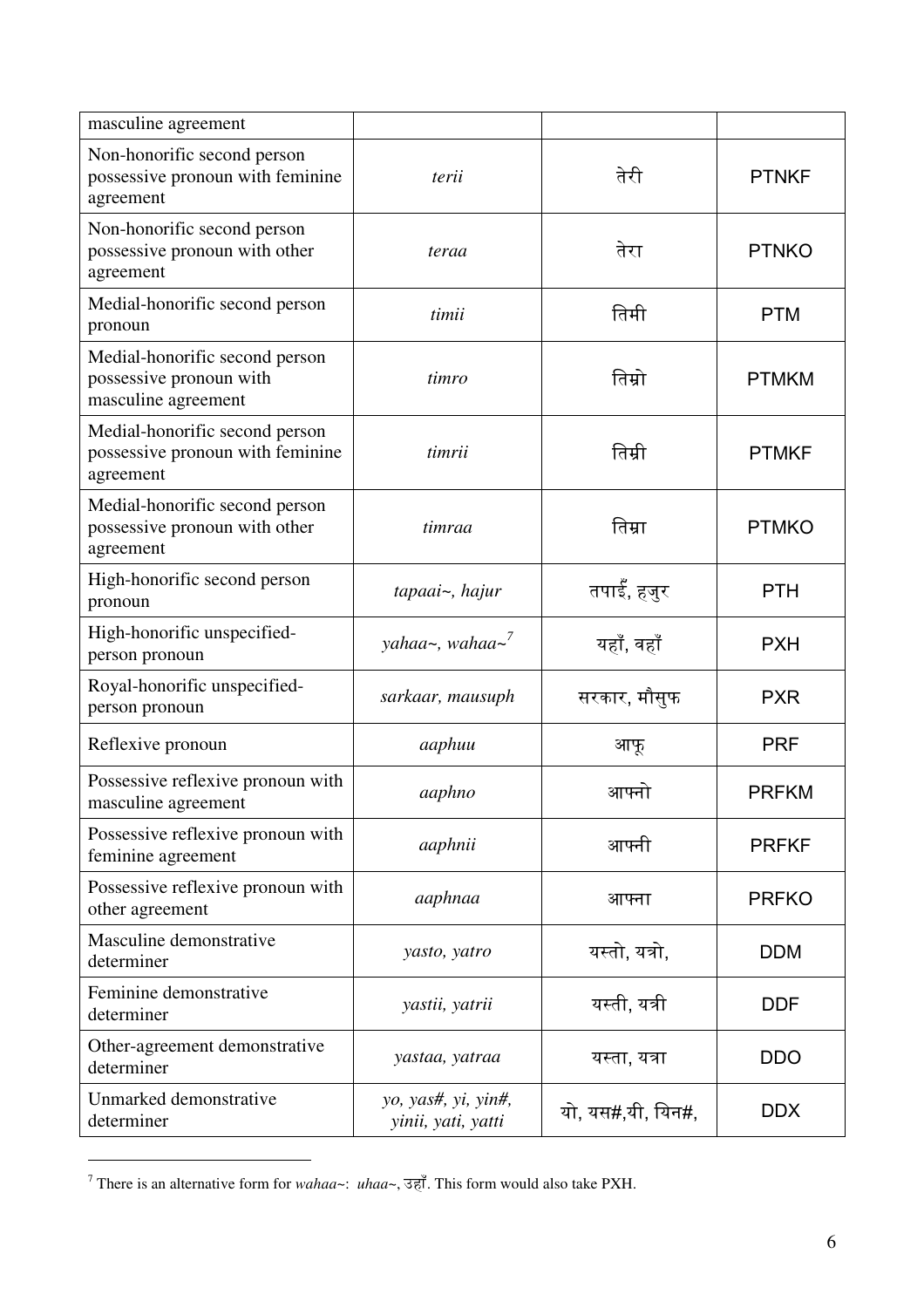|                                               |                                                             | यिनी, यति, यत्ति                              |            |
|-----------------------------------------------|-------------------------------------------------------------|-----------------------------------------------|------------|
| Masculine interrogative<br>determiner         | kasto, katro                                                | कस्तो, कत्रो                                  | <b>DKM</b> |
| Feminine interrogative determiner             | kastii, katrii                                              | कस्ती, कत्री                                  | <b>DKF</b> |
| Other-agreement interrogative<br>determiner   | kastaa, katraa                                              | कस्ता, कत्रा                                  | <b>DKO</b> |
| Unmarked interrogative<br>determiner          | ko, kas#, ke, kun, kati                                     | को, कस#, के, कुन, कति                         | <b>DKX</b> |
| Masculine relative determiner                 | jasto, jatro                                                | जस्तो, जत्रो,                                 | <b>DJM</b> |
| Feminine relative determiner                  | jastii, jatrii                                              | जस्ती, जत्री                                  | <b>DJF</b> |
| Other-agreement relative<br>determiner        | jastaa, jatraa                                              | जस्ता, जत्रा                                  | <b>DJO</b> |
| Unmarked relative determiner                  | jo, jas#, je, jati,<br>josukai                              | जो, जस#, जे, जति,<br>जोसुकै                   | <b>DJX</b> |
| Masculine general determiner-<br>pronoun      | arko                                                        | अर्को                                         | <b>DGM</b> |
| Feminine general determiner-<br>pronoun       | arkii                                                       | अर्की                                         | <b>DGF</b> |
| Other-agreement general<br>determiner-pronoun | arkaa                                                       | अर्का                                         | <b>DGO</b> |
| Unmarked general determiner-<br>pronoun       | aruu                                                        | अरू                                           | <b>DGX</b> |
| Infinitive verb                               | garnu, garna, garnaa,<br>nagarnu, nagarna,<br>nagarnaa      | गर्नु, गर्न, गर्ना, नगर्नु,<br>नगर्नु, नगर्ना | VI         |
| Masculine d-participle verb                   | gardo, nagardo                                              | गर्दो, नगर्दो                                 | <b>VDM</b> |
| Feminine d-participle verb                    | gardii, nagardii                                            | गर्दी, नगर्दी                                 | <b>VDF</b> |
| Other-agreement d-participle verb             | gardaa, nagardaa                                            | गर्दा, नगर्दा                                 | <b>VDO</b> |
| Unmarked d-participle verb                    | gardai, nagardai                                            | गर्दै, नगर्दै                                 | <b>VDX</b> |
| e(ko)-participle verb                         | gae (as in gae saal),<br>gare (as in garejati or<br>gareko) | गरे                                           | <b>VE</b>  |
| ne-participle verb::                          | garne, nagarne                                              | गर्ने, नगर्ने                                 | <b>VN</b>  |
| Sequential participle-converb                 | garera, gariikana,<br>garii, nagarera,                      | गरेर, गरीकन, गरी,                             | VQ         |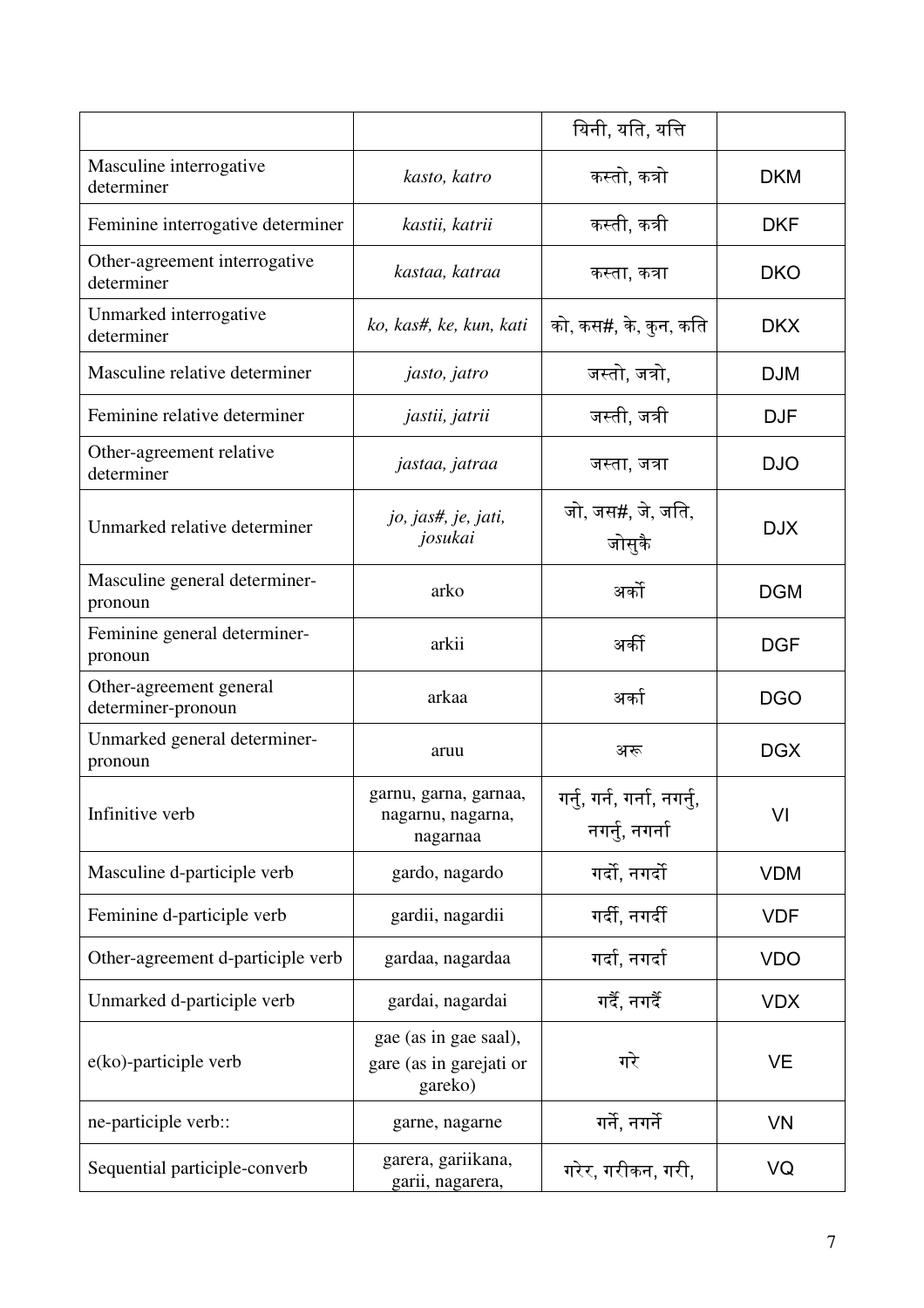|                                                              | nagariikana, nagarii                                            | नगरेर, नगरीकन, नगरी                            |               |
|--------------------------------------------------------------|-----------------------------------------------------------------|------------------------------------------------|---------------|
| Command-form verb, non-<br>honorific                         | gar, jaa                                                        | गर्, जा                                        | <b>VCN</b>    |
| Command-form verb, mid-<br>honorific                         | gara, jaau, jaao                                                | गर, जाऊ, जाओ                                   | <b>VCM</b>    |
| Command-form verb, high-<br>honorific                        | garnos, jaanos                                                  | गर्नोस्, जानोस्                                | <b>VCH</b>    |
| Subjunctive / conditional e-form<br>verb                     | gare, nagare                                                    | गरे, नगरे                                      | <b>VS</b>     |
| <i>i</i> -form verb                                          | gari                                                            | गरि                                            | <b>VR</b>     |
| First person singular verb                                   | gare $\sim$ , garthe $\sim$ ,<br>garina~, chu, hu~,<br>garnechu | गरेँ, गर्थेँ ,गरिनँ, छु, हुँ,<br>गर्नेछ        | VVMX1         |
| First person plural verb                                     | garyau~, garthyau~,<br>garenau~, chau~,<br>hau~, garnechau~     | गयौँ, गर्थ्यौँ, गरेनौँ, छौँ,<br>हौँ, गर्नेछौँ  | VVMX2         |
| Second person non-honorific<br>singular verb                 | garis, garthis, garinas,<br>chas, hos, garnechas                | गरिस्, गर्थिस्, गरिनस्,<br>छस्, होस्, गर्नेछस् | VVTN1         |
| Second person plural (or medial-<br>honorific singular) verb | garyau, garthyau,<br>garenau, chau, hau,<br>garnechau           | गर्यौ, गर्थ्यौ, गरेनौ, छौ,<br>हौ, गर्नेछौ      | VVTX2         |
| Third person non-honorific<br>singular verb                  | garyo, garthyo,<br>garena, cha, ho,<br>garnecha                 | गर्यो, गर्थ्यो, गरेन, छ,<br>हो, गर्नेछ         | VVYN1         |
| Third person plural (or medial-<br>honorific singular) verb  | gare, garthe, garenan,<br>chan, hun, garnechan                  | गरे, गर्थे, गरेनन्, छन्,<br>हुन्, गर्नेछन्     | VVYX2         |
| Feminine second person non-<br>honorific singular verb       | garlis, ches, garthis                                           | गर्लिस्, छेस्, गर्थिस्                         | <b>VVTN1F</b> |
| Feminine second person non-<br>honorific singular verb       | garthyau, chyau                                                 | गर्थ्यौ, छ्यौ                                  | <b>VVTM1F</b> |
| Feminine third person medial-<br>honorific singular verb     | garina, garii, che,<br>garthii                                  | गरिन, गरी, छे, गर्थी                           | <b>VVYN1F</b> |
| Feminine third person medial-<br>honorific singular verb     | garin, garthin, garinan,<br>chin                                | गरिन्, गर्थिन्, गरिनन्,<br>छिन्                | VVYM1F        |
| First person singular optative verb                          | jaau~, garu~                                                    | जाऊँ, गरूँ                                     | VOMX1         |
| First person plural optative verb                            | jaaau~, garau~                                                  | जाऔँ, गरौँ                                     | VOMX2         |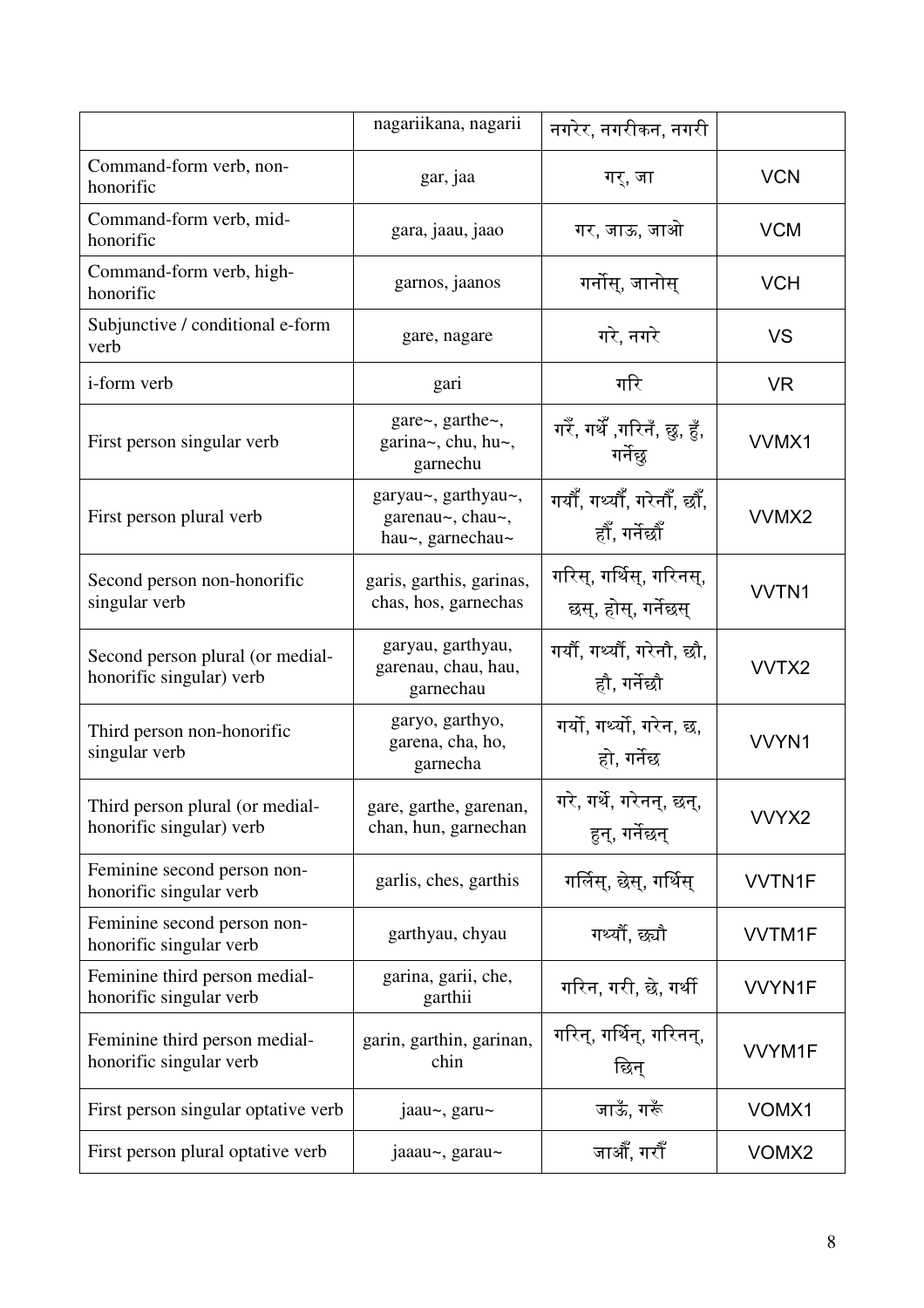| Second person non-honorific<br>singular optative verb                 | gaes, gares                                                                                                 | गएस्, गरेस्                                           | VOTN1        |
|-----------------------------------------------------------------------|-------------------------------------------------------------------------------------------------------------|-------------------------------------------------------|--------------|
| Second person plural (or medial-<br>honorific singular) optative verb | gae, gare                                                                                                   | गए, गरे                                               | VOTX2        |
| Third person non-honorific<br>singular optative verb                  | jaaos, garos                                                                                                | जाओस्, गरोस्                                          | VOYN1        |
| Third person plural (or medial-<br>honorific singular) optative verb  | jaauun, garuun                                                                                              | जाऊन्, गरून्                                          | VOYX2        |
| Adverb                                                                | raamrarii, ekdam,<br>chiTo                                                                                  | राम्ररी, एकदम, छिटो                                   | <b>RR</b>    |
| Demonstrative adverb                                                  | yataa, utaa, tyataa;<br>ahile, ahilyai, yahii~,<br>yasarii, aba                                             | यता, उता, त्यता,<br>अहिले, अहिल्यै, यहीं,<br>यसरी, अब | <b>RD</b>    |
| Interrogative adverb                                                  | kataa, kahaa~, kahile,<br>kasarii                                                                           | कता, कहाँ, कहिले                                      | <b>RK</b>    |
| Relative adverb                                                       | jataa, jahaa~, jahile,<br>jasarii, jaba                                                                     | जता, जहाँ, जहिले                                      | <b>RJ</b>    |
| Postposition                                                          | agaaDi, pachaaDi,<br>baaTa, dwaaraa, maa,<br>maathi, saath,<br>puurvak, tira, tarpha,<br>vasa, sanga, binaa | अगाडि, पछाडि, बाट,<br>द्वारा, मा, माथि                | $\mathbf{I}$ |
| Plural-collective postposition                                        | haruu                                                                                                       | हरू                                                   | IH           |
| Ergative-instrumental<br>postposition                                 | le                                                                                                          | ले                                                    | ΙE           |
| Accusative-dative postposition                                        | laaii                                                                                                       | लाई                                                   | IA           |
| Masculine genitive postposition                                       | ko                                                                                                          | को                                                    | <b>IKM</b>   |
| Feminine genitive postposition                                        | kii                                                                                                         | की                                                    | <b>IKF</b>   |
| Other-agreement genitive<br>postposition                              | kaa                                                                                                         | का                                                    | <b>IKO</b>   |
| Cardinal number                                                       | ek, eu#, yau#, dui, tin,<br>caar, paa~c                                                                     | एक, दुई, तीन, चार,<br>पाँच                            | МM           |
| Masculine ordinal number                                              | pahilo, dosro, tesro,<br>cautho                                                                             | पहिलो, दोस्रो, तेस्री,<br>चौथो                        | <b>MOM</b>   |
| Feminine ordinal number                                               | pahilii, dosrii, tesrii,<br>cauthii                                                                         | पहिली, दोस्री, तेस्री,                                | <b>MOF</b>   |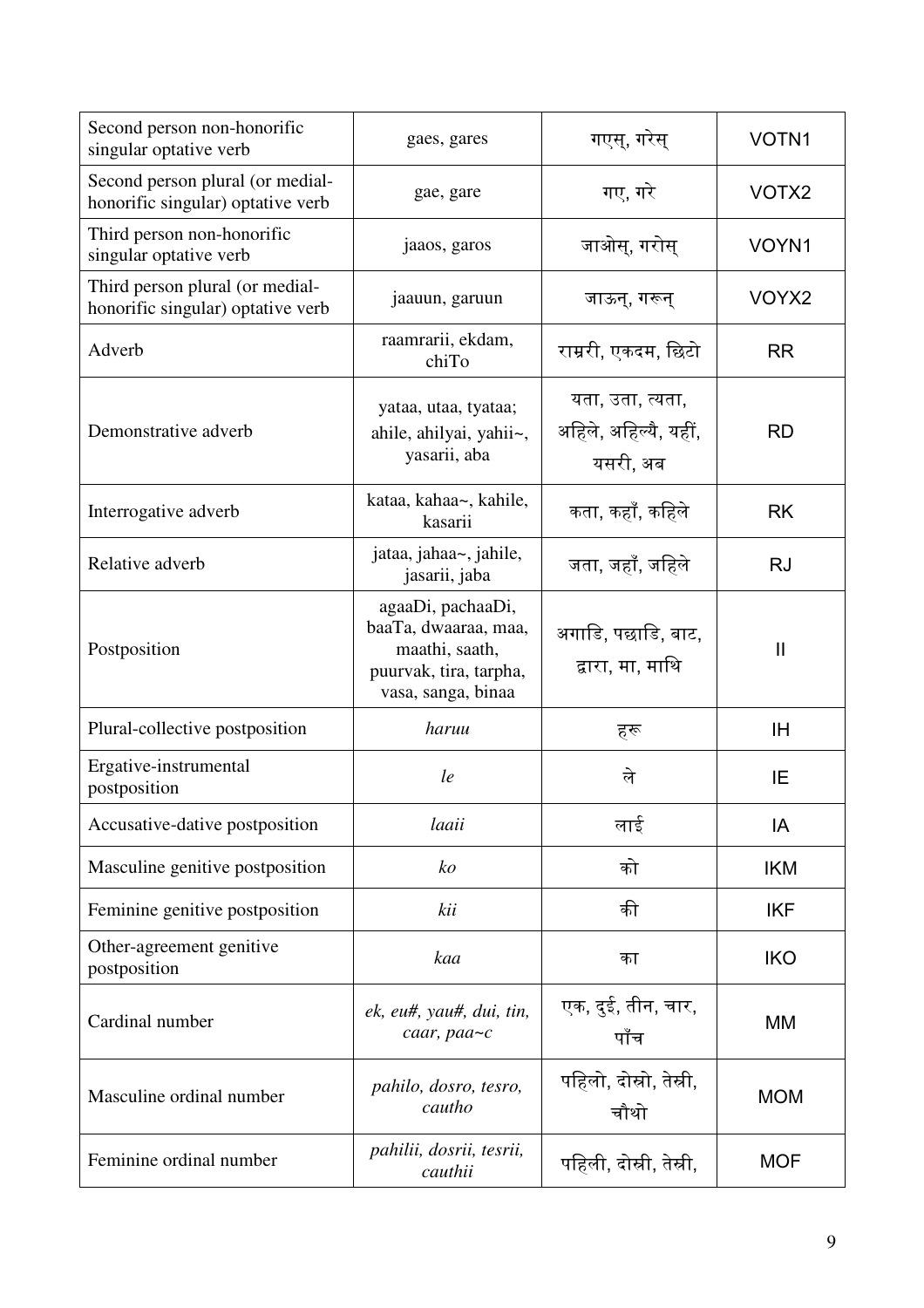|                                                                                    |                                                          | चौथी                                         |              |
|------------------------------------------------------------------------------------|----------------------------------------------------------|----------------------------------------------|--------------|
| Other-agreement ordinal number                                                     | pahilaa, dosraa,<br>tesraa, cauthaa                      | पहिला, दोस्रा, तेस्रा,<br>चौथा               | <b>MOO</b>   |
| Unmarked ordinal number                                                            | $paa$ ~cau~                                              | पाँचौँ                                       | <b>MOX</b>   |
| Masculine numeral classifier                                                       | $\#To$ [as in euTo]                                      | #टो                                          | <b>MLM</b>   |
| Feminine numeral classifier                                                        | (#)waTii, #Tii, #oTii,<br>#auTii                         | (#)वटी, #टी, #ओटी                            | <b>MLF</b>   |
| Other-agreement numeral<br>classifier                                              | $(\#)$ waTaa, #Taa,<br>#oTaa, #auTaa                     | (#)वटा, #टा, #ओटा,<br>#औटा                   | <b>MLO</b>   |
| Unmarked numeral classifier                                                        | $(\#)$ janaa                                             | (#)जना                                       | <b>MLX</b>   |
| Coordinating conjunction                                                           | ra, tathaa                                               | र, तथा                                       | CC           |
| Subordinating conjunction<br>appearing <b>after</b> the clause it<br>subordinates  | bhanne, bhanii,<br>bhanera                               | भने, भनी, भनेर                               | <b>CSA</b>   |
| Subordinating conjunction<br>appearing <b>before</b> the clause it<br>subordinates | ki, yadi, yaddyapi,<br>kinaki                            | कि, यदि, यद्यपि,<br>किनकि                    | <b>CSB</b>   |
| Particle                                                                           | nai, caahi~, pani, hai,<br>ra, re, kyaare, ho, khai      | नै, चाहिँ, पनि, है, र,<br>रे, क्यारे, हो, खै | TT           |
| Question marker                                                                    | ke                                                       | के                                           | QQ           |
| Interjection                                                                       | oho, aahaa, hare                                         | ओहो, आहा, हरे                                | UU           |
| Possessive reflexive pronoun<br>without agreement                                  | merai                                                    | मेरै                                         | <b>PMXKX</b> |
| Non-honorific second person<br>possessive pronoun without<br>agreement             | terai                                                    | तेरै                                         | <b>PTNKX</b> |
| Medial-honorific second person<br>possessive pronoun without<br>agreement          | timrai                                                   | तिम्रै                                       | <b>PTMKX</b> |
| Possessive reflexive pronoun<br>without agreement                                  | aaphnai                                                  | आफ्नै                                        | <b>PRFKX</b> |
| Unmarked genitive postposition                                                     | kai                                                      | कै                                           | <b>IKX</b>   |
| Sentence-final punctuation                                                         | $\overline{?}$<br>$\mathbf{I}$<br>$\therefore$ $\perp$ H |                                              | YF           |